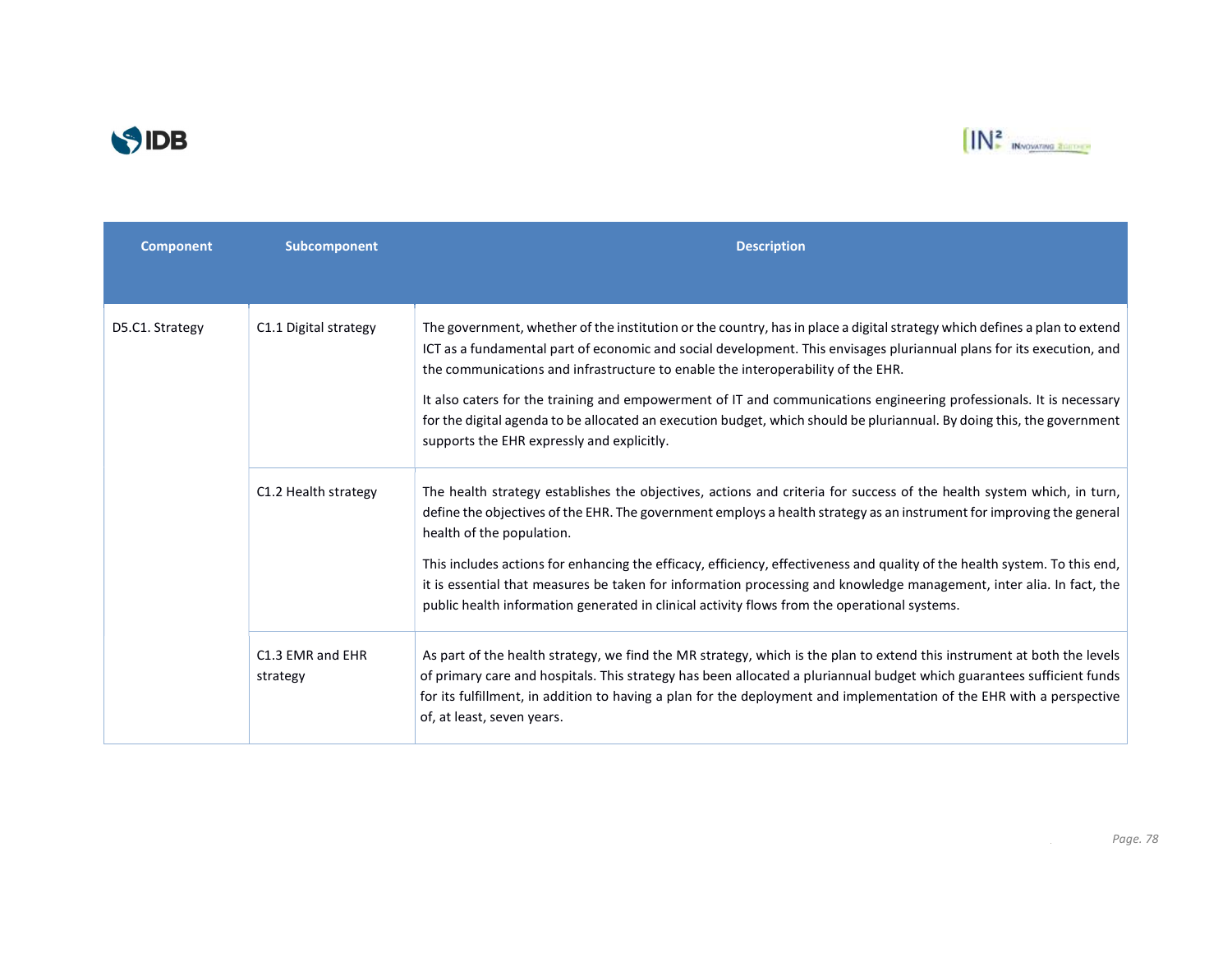



| <b>Component</b>                | Subcomponent                            | <b>Description</b>                                                                                                                                                                                                                                                                                                                                                                                                                                                                                                                                                                                                                                                                                                                                                                                                                                                                                                                                           |
|---------------------------------|-----------------------------------------|--------------------------------------------------------------------------------------------------------------------------------------------------------------------------------------------------------------------------------------------------------------------------------------------------------------------------------------------------------------------------------------------------------------------------------------------------------------------------------------------------------------------------------------------------------------------------------------------------------------------------------------------------------------------------------------------------------------------------------------------------------------------------------------------------------------------------------------------------------------------------------------------------------------------------------------------------------------|
|                                 |                                         |                                                                                                                                                                                                                                                                                                                                                                                                                                                                                                                                                                                                                                                                                                                                                                                                                                                                                                                                                              |
|                                 | C1.4 Strategic alignment                | The government ensures that the digital agenda and the health and EHR strategies are mutually coherent, so as to<br>guarantee synergies and fulfillment of the general objectives.                                                                                                                                                                                                                                                                                                                                                                                                                                                                                                                                                                                                                                                                                                                                                                           |
|                                 |                                         | On the one hand, the digital strategy guarantees the availability of the infrastructures which render possible meeting<br>the targets set by the EHR strategy and professionals for implementation of the EHR. Furthermore, there is<br>coordination with the health authorities for planning the training of professionals. On the other hand, the EHR strategy<br>coordinates its general and specific objectives with those of the health strategy. The budget allocated to the digital<br>agenda and the EHR allows the actions necessary to reach the objectives of the health strategy to be taken. Moreover,<br>the EHR strategy envisages adding value to the digital agenda thanks to its investments, the participation of<br>empowered professionals who collaborate on the training of their new colleagues, the experience acquired by<br>companies in the ICT sector, and the participation of patients in using the functionality of the EHR. |
| D5.C2. Institutional<br>support | C2.1 Organization for MR<br>improvement | In the areas of decision at the national level, a working group or stable commission is set up with the responsibility of<br>guaranteeing a harmonious development of the contents of the MRs (in whatever format they are) at the national<br>level.                                                                                                                                                                                                                                                                                                                                                                                                                                                                                                                                                                                                                                                                                                        |
|                                 |                                         | Among the responsibilities of this organization is not only the definition of the content of the MRs but also the<br>evaluation of the quality of these contents and the inclusion of proposals to improve these files, always with the<br>perspective of positively influencing the care results.                                                                                                                                                                                                                                                                                                                                                                                                                                                                                                                                                                                                                                                           |
|                                 | C2.2 Institutional<br>support           | The implementation of the HIS at national level, and in particular the information related to healthcare processes,<br>requires express commitment from the government of the institution (or the country), setting out clearly the relevance<br>conferred by information as a vehicle for improving the quality and efficiency of healthcare services.                                                                                                                                                                                                                                                                                                                                                                                                                                                                                                                                                                                                      |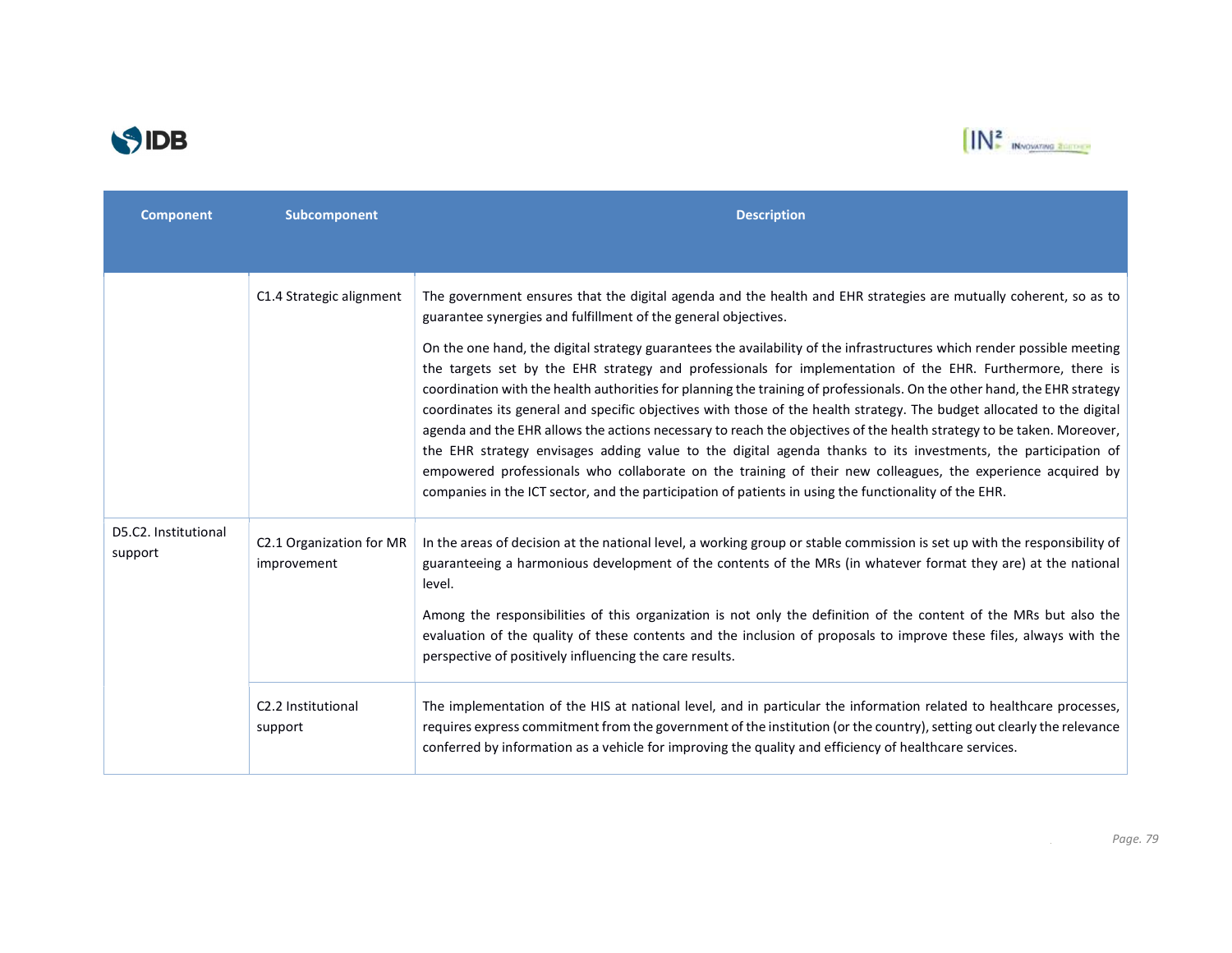



| <b>Component</b>          | Subcomponent                     | <b>Description</b>                                                                                                                                                                                                                                                                                                                                                                                                                                                                                                                                                                                                                                            |
|---------------------------|----------------------------------|---------------------------------------------------------------------------------------------------------------------------------------------------------------------------------------------------------------------------------------------------------------------------------------------------------------------------------------------------------------------------------------------------------------------------------------------------------------------------------------------------------------------------------------------------------------------------------------------------------------------------------------------------------------|
|                           |                                  |                                                                                                                                                                                                                                                                                                                                                                                                                                                                                                                                                                                                                                                               |
| D5.C3. Leadership         | C3.1 Institutional<br>leadership | In these situations, the health authorities designate a person responsible for the EHR, who should direct a team of<br>persons from different disciplines (doctors, nurses, engineers and economists, among others).                                                                                                                                                                                                                                                                                                                                                                                                                                          |
|                           | C3.2 Leadership                  | The managers of hospitals form part of the working groups responsible for taking the major decisions. For their part,<br>the clinical and ICT professionals form part of formally established working groups.                                                                                                                                                                                                                                                                                                                                                                                                                                                 |
|                           |                                  | These working groups have different functions: Firstly, they discuss and participate in the decisions on the model of<br>medical record, its functionality and usability, among other points. They also participate in determining the objectives<br>and validating the value these add and encourage the election of leaders who will collaborate on designing and<br>implementing the EHR. Finally, they assess the results against each target and put forward improvements.                                                                                                                                                                               |
| D5.C4. Data<br>protection | C4.1 Data protection             | The data protection law (or regulations) provides guarantees on access, confidentiality, availability and the custody of<br>personal data. Specifically, the norms governing access and data protection for medical records establish the<br>ownership of the rights of access, rectification, erasure and objection with respect to medical information, and allow<br>for the peculiar features of this information and distinguish it specifically for this reason, demanding the highest level<br>of protection.                                                                                                                                           |
|                           |                                  | The legislation requires guaranteeing the access of clinical professionals to the medical information of the patient<br>when they attend the same, irrespective of where that information was generated. To ensure compliance with these<br>norms, there should be a data protection supervisory authority with the power to impose penalties, with access to the<br>health centers and services, and to whom citizens can have recourse to exercise their rights. It follows that there exist<br>standardized procedures guaranteeing access by patients to their own medical information and access by clinical<br>professionals to that of their patients. |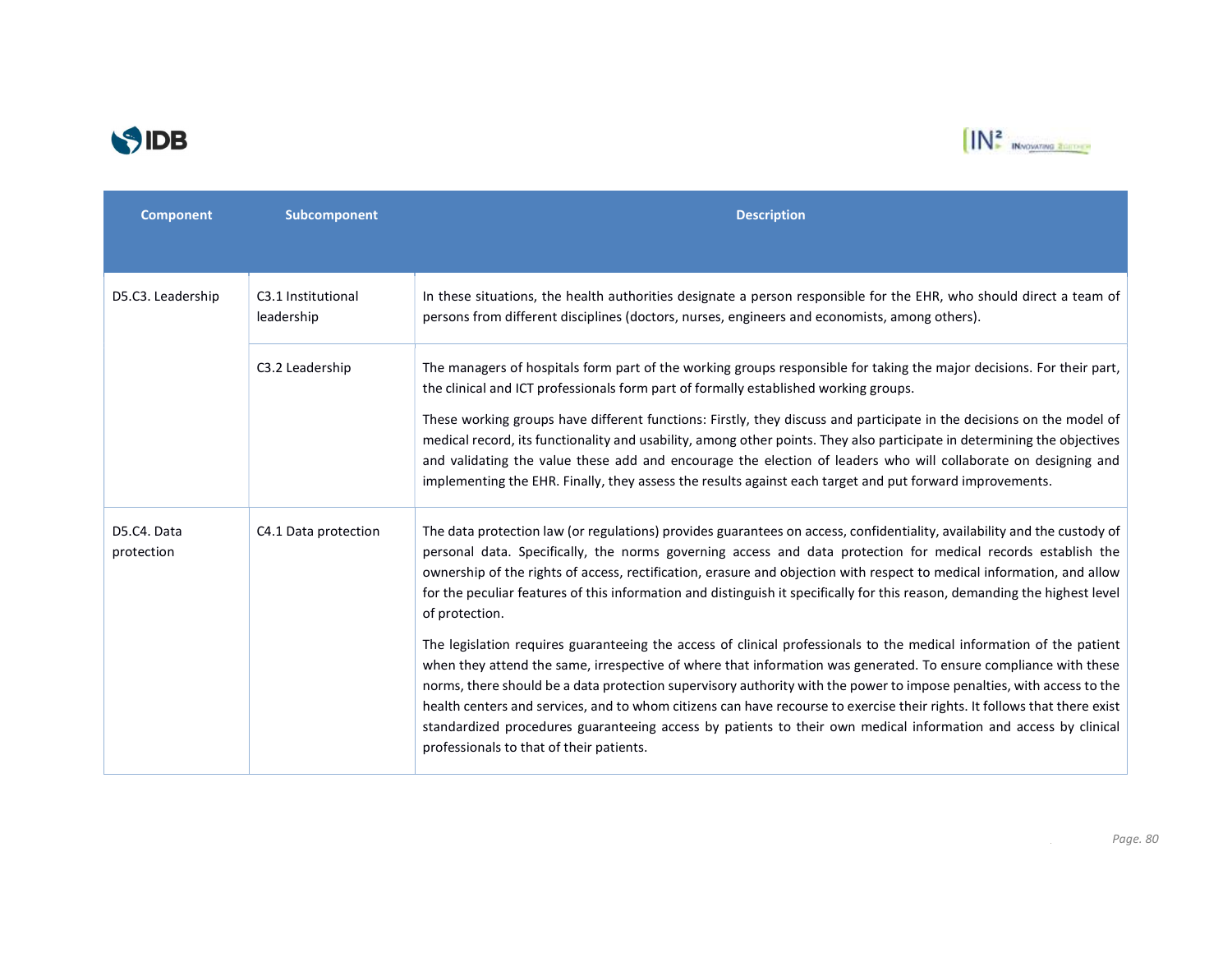



| <b>Component</b>                                              | Subcomponent                                                | <b>Description</b>                                                                                                                                                                                                                                                                                                                                                                                                                                                                                                                                                    |
|---------------------------------------------------------------|-------------------------------------------------------------|-----------------------------------------------------------------------------------------------------------------------------------------------------------------------------------------------------------------------------------------------------------------------------------------------------------------------------------------------------------------------------------------------------------------------------------------------------------------------------------------------------------------------------------------------------------------------|
|                                                               |                                                             |                                                                                                                                                                                                                                                                                                                                                                                                                                                                                                                                                                       |
| D5.C5. Validity and<br>uses of the MR and<br>interoperability | C5.1 Validity and uses of<br>the MR and<br>interoperability | The legislation confirms the validity of the medical information without the need to employ paper or handwritten<br>signatures. It imposes mandatory requirements on the compilation and custody of the EHR, its security and its<br>accessibility by the persons authorized in each case. It also provides that the EHR has the following uses: healthcare,<br>quality evaluation, health inspection, public health, generator of knowledge and as a document of legal force; and it<br>establishes the data protection conditions necessary for each of these uses. |
|                                                               |                                                             | In addition to all this, the legislation specifies the indispensable elements which the EHR should possess and how the<br>clinical reports issued in each case should be structured: discharge report, out-patient consultancy, laboratory,<br>imaging, emergency, primary care, inter alia.                                                                                                                                                                                                                                                                          |
|                                                               |                                                             | In summary, the legislation sets out the EHR model and the standards which should be employed to guarantee its<br>interoperability, referring both to the different EHR solutions and to the specific ones for its different components.                                                                                                                                                                                                                                                                                                                              |
|                                                               |                                                             | With respect to the national government, this has a unique identification system for persons accessible to the health<br>system to identify patients. This identifier is what is employed in the medical record and is indispensable for<br>interoperability. Furthermore, there should be established a catalog of medicaments which identifies the active<br>principle, the excipient, the form, the mode of employment and the dose, among other fields, which is employed by<br>all the health professionals, centers and services.                               |
|                                                               |                                                             | The country holds a register of the healthcare professionals authorized to practice, which classifies their specializations<br>and professional competences, and which register is employed to identify each professional who records and accesses<br>medical information, while there is also a register cataloging all the healthcare centers and services, which is employed<br>to identify the place where the medical information was recorded.                                                                                                                  |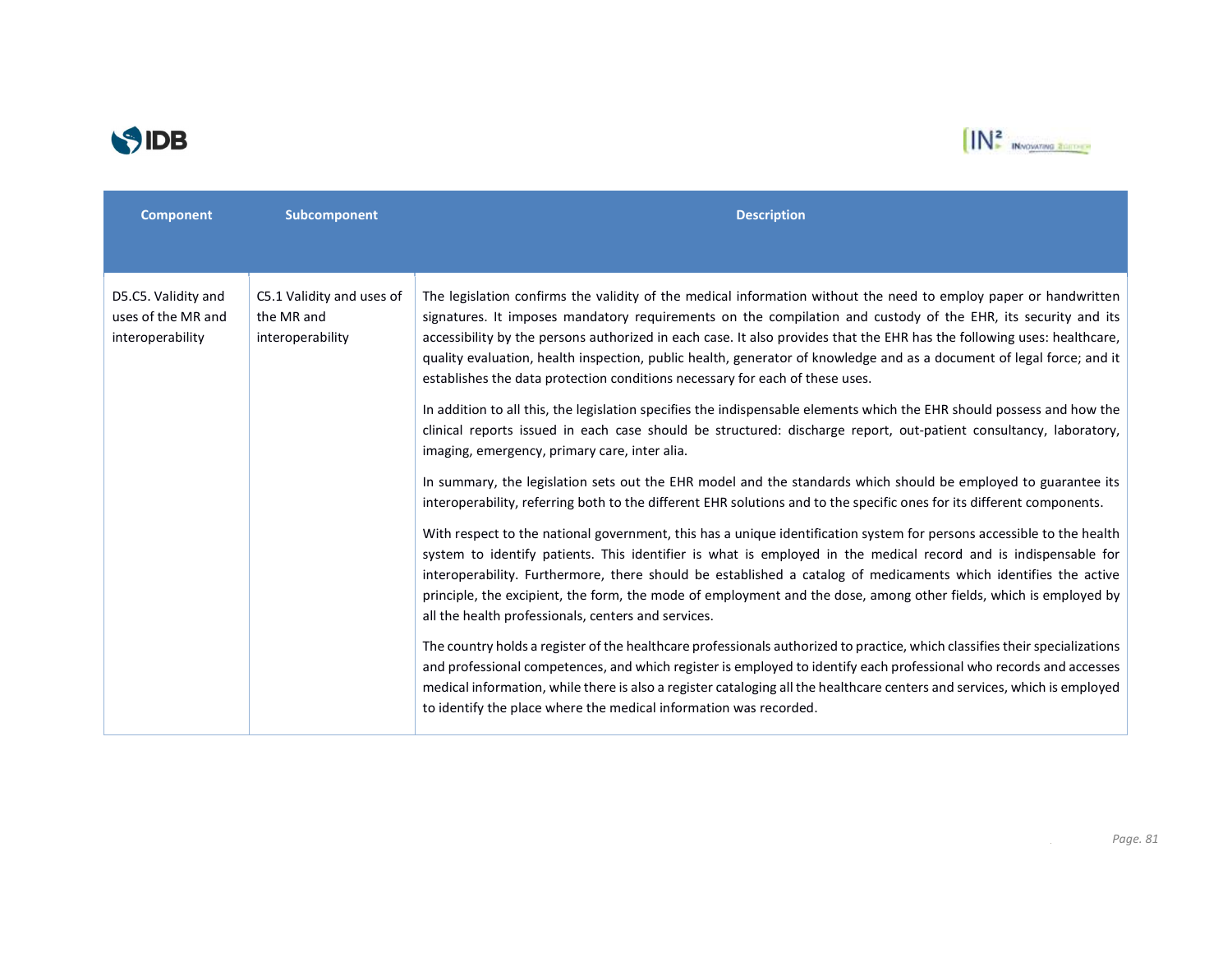



| <b>Component</b>                      | Subcomponent                     | <b>Description</b>                                                                                                                                                                                                                                                                                                                                                                                                                                                                                                                                                                                                                                                        |
|---------------------------------------|----------------------------------|---------------------------------------------------------------------------------------------------------------------------------------------------------------------------------------------------------------------------------------------------------------------------------------------------------------------------------------------------------------------------------------------------------------------------------------------------------------------------------------------------------------------------------------------------------------------------------------------------------------------------------------------------------------------------|
|                                       |                                  |                                                                                                                                                                                                                                                                                                                                                                                                                                                                                                                                                                                                                                                                           |
| D5.C6.<br>Empowerment and<br>training | C6.1 Empowerment and<br>training | The EHR needs professionals from the ICT field who have been trained in health issues and professionals from the<br>clinical and health sectors who have been trained in ICT. To guarantee this training, the country has qualifications at<br>different academic levels in relation to ICT, such as technicians and engineers, and specific undergraduate or graduate<br>degrees in ICT for the health sector, or health informatics.                                                                                                                                                                                                                                    |
|                                       |                                  | Thus, there are care and clinical personnel with specific training in health information technologies and systems, and<br>specific training plans and programs for users of the EHR.                                                                                                                                                                                                                                                                                                                                                                                                                                                                                      |
|                                       |                                  | With respect to the users of the EHR, the specific training for them continues after the initial implementation with the<br>assistance necessary, as well as for the new versions and new utilities added. Thus, the EHR has professionals assigned<br>from the ICT and health disciplines, who have received specific training in both fields.                                                                                                                                                                                                                                                                                                                           |
| D5.C7. Planning                       | C7.1 Planning                    | The cycle of an EHR is the viability study, analysis, development, preproduction, production, evaluation, maintenance<br>and evolution.                                                                                                                                                                                                                                                                                                                                                                                                                                                                                                                                   |
|                                       |                                  | It is necessary for the planning of this cycle so define specific final objectives, the short-term objectives, the criteria for<br>success, the detection of possible improvements, maintenance, evolution and continuous improvement.                                                                                                                                                                                                                                                                                                                                                                                                                                    |
|                                       |                                  | There exists a plan prepared by the EHR managing entity which includes the approval of the EHR model, its<br>components, and the standards and structure for the information. The plan has a budget which is pluriannual and<br>modifiable, to enable the incorporation of modifications and improvements, which includes the costs of the<br>preliminary studies, analysis, development, preproduction, production, evaluation, maintenance, evolution, training<br>and support for users. Furthermore, the plan provides for the evaluation of the objectives and targets of the EHR and<br>details the tests, improvements, implementation and evaluation of the same. |